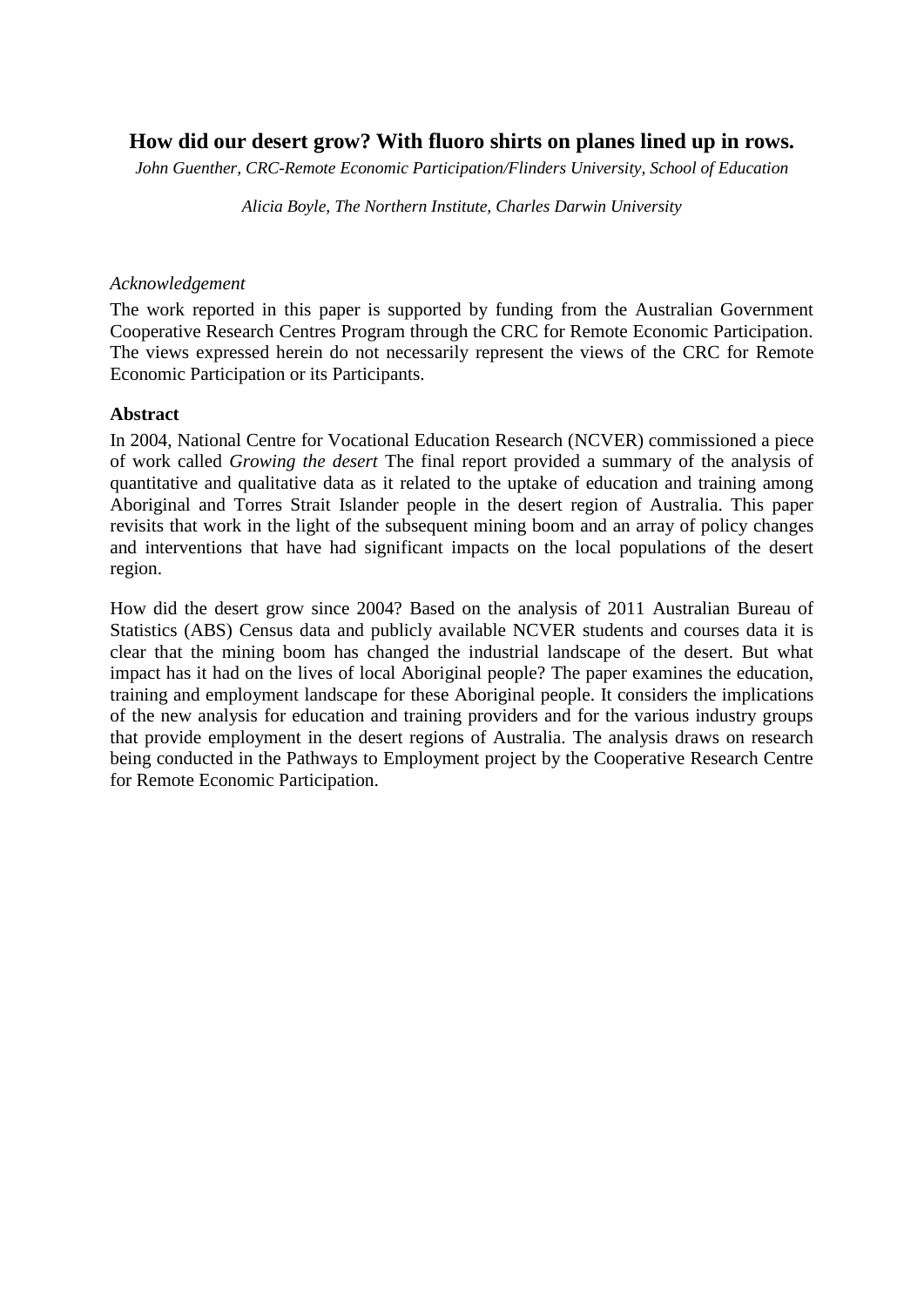# **Introduction**

The desert region—otherwise described as the 'arid zone'—of Australia covers 45 per cent of Australia's land mass (see [Figure 1\)](#page-1-0). Its population is less than one per cent of the total Australian population. Apart from the obvious relative sparseness of the population, what also stands out from a statistical demographic perspective is the mix of non-Indigenous and predominantly Aboriginal<sup>1</sup> people. About one-fifth of the total population identifies as either Aboriginal or Torres Strait Islander. This compares with a little over two per cent in the Australian population. The Aboriginal population itself is different from other Aboriginal and Torres Strait Islander populations in the urbanised areas of the country. The differences from the mainstream perspective at least—tend to be described in terms of deficit, disadvantage and dysfunction. These negative characterisations are discussed in terms of low standards of literacy and numeracy, lack of jobs, inadequate housing, poor health and substance abuse. Notwithstanding the assumptions underpinning these value-laden judgments which define the apparent problems of remote communities, the solutions are logically defined in terms of 'overcoming disadvantage' 'closing the gap', or alleviating poverty. Education, training and employment are sometimes touted as 'the solution' to these apparent inadequacies: 'real education and real jobs' [\(Anderson 2012\)](#page-10-0).

<span id="page-1-0"></span>



Source: Adapted from [\(ABS 2003\)](#page-10-1) based on Taylor [\(2002\)](#page-11-0)

 $\overline{a}$ 

In 2004, the National Centre for Vocational Education and Research (NCVER) together with the Desert Knowledge Cooperative Research Centre (DKCRC) commissioned a major research project that was designed to understand the ways in which, and extent to which, vocational education and training (VET) and adult and community education (ACE) were being used by people living in remote communities. The findings of four case studies in two desert jurisdictions, together with analysis of a variety of secondary data sources, showed a range of ways that adult learning opportunities were being applied to the livelihood needs of those Aboriginal and Torres Strait Islander people living in the desert [\(Young et al. 2007\)](#page-11-1).

<sup>&</sup>lt;sup>1</sup> Throughout this paper, First Nations people of Australia are described as Aboriginal and Torres Strait Islanders. Those who usually live in the desert region of Australia are described as Aboriginal peoples.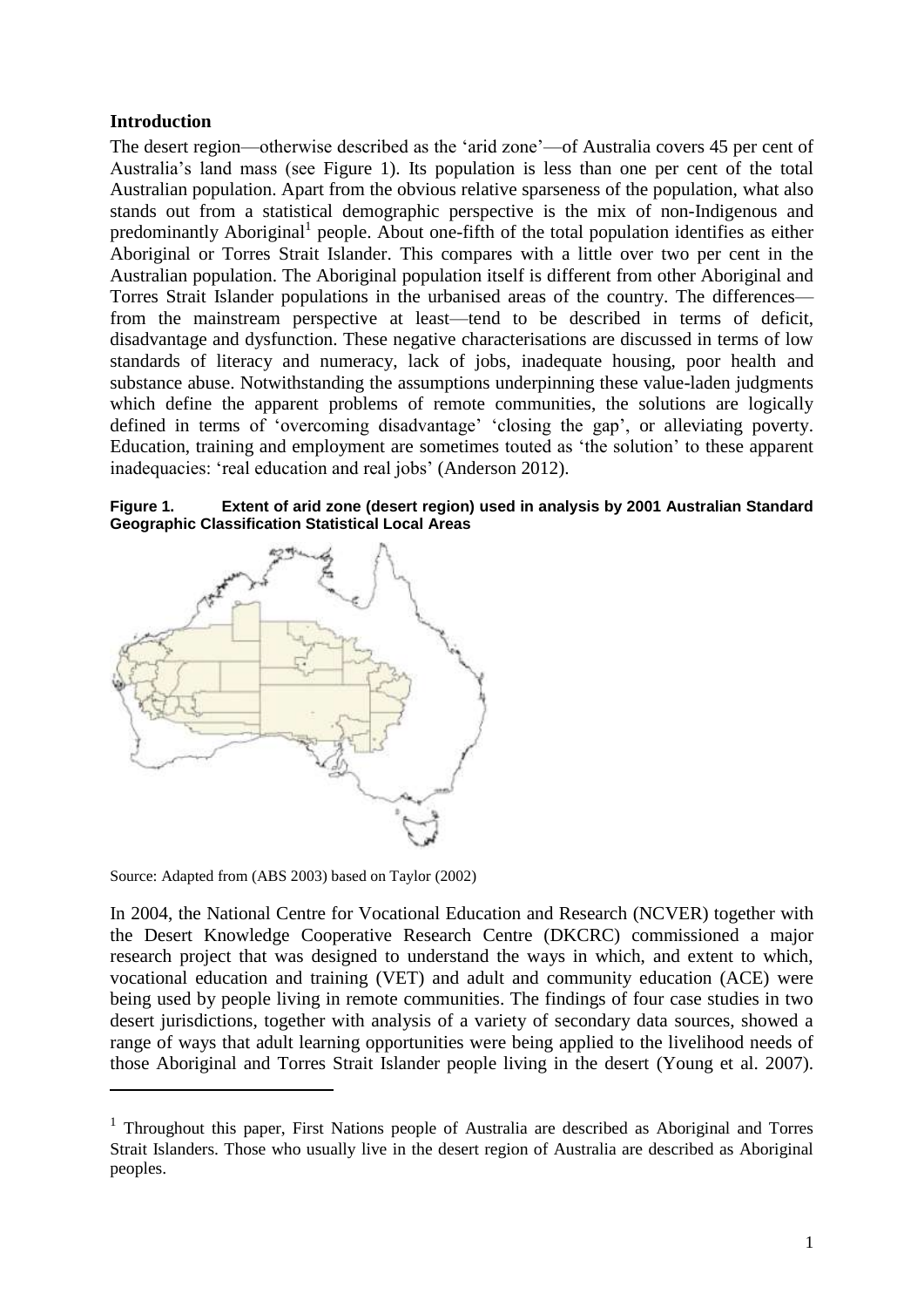Some of these ways reflected mainstream applications. Others reflected more innovative applications that were aligned to community needs. In general Aboriginal and Torres Strait Islander people were under-represented in higher level vocational qualifications and were over-represented in fields of study that were not aligned to the job opportunities that existed for desert dwellers more generally.

This paper looks back at those findings and in the light of a mining boom and a range of policy interventions, considers what happened in the desert since 2006 when the research was finalised. It updates the original *Growing the desert* statistical analysis with the latest NCVER and ABS Census data and draws implications from the findings. The current analysis is based on a best fit of Statistical Local Areas in the same overall region as was defined in the *Growing the desert* report. There have been several boundary changes since 2001 which may create some small discrepancies in the data. The findings of this analysis inform the work of the Cooperative Research Centre for Remote Economic Participation and its Pathways to Employment project.

# **Recap: What did** *Growing the desert* **find?**

The final *Growing The Desert* report [\(Young et al. 2007\)](#page-11-1) reported on the state of vocational and adult learning in desert regions of Australia. It found among other things that;

- VET participation was not providing Aboriginal desert peoples' pathways through learning to work or to higher level educational participation;
- Participation in VET fluctuated considerably and outcomes in terms of completions and qualifications were poor;
- Labour force participation rates declined substantially across remote areas of Australia since 2002 despite the relatively high participation rates of desert peoples in VET since 1999:
- There was a significant misalignment between the content and delivery models of VET and the prior skills, educational demands and aspirations of Aboriginal desert peoples;
- VET programs were struggling to adapt to and address the type of learning needs arising at the interface of language and cultural differences and the different ways work is constructed and emerging across the desert.

The report also highlighted learnings from four case studies related to mining, housing, arts and community support industry sectors. It commented that:

The supply of VET services to Indigenous desert people and their communities struggles to meet both expressed demand and relevance in these contexts. The trend that appears to be emerging is one of increased social and economic exclusion and decreasing pathways into work or meaningful study from participation in VET programs. [\(Young et](#page-11-1)  [al. 2007: p. 10\)](#page-11-1)

A number of questions remain in response to these findings. Has VET participation changed? Have vocational outcomes for remote Aboriginal desert people changed? Have more or less people transitioned into paid work? Is the trend toward social and economic exclusion still evident?

### *The desert training context: what has happened since 2007?*

Much has changed since the research was conducted and the report was released. An 'Intervention' has come, gone and morphed into 'Stronger Futures' [\(Australian Government](#page-10-2)  [2012\)](#page-10-2); large Shires were created in the Northern Territory; Community Development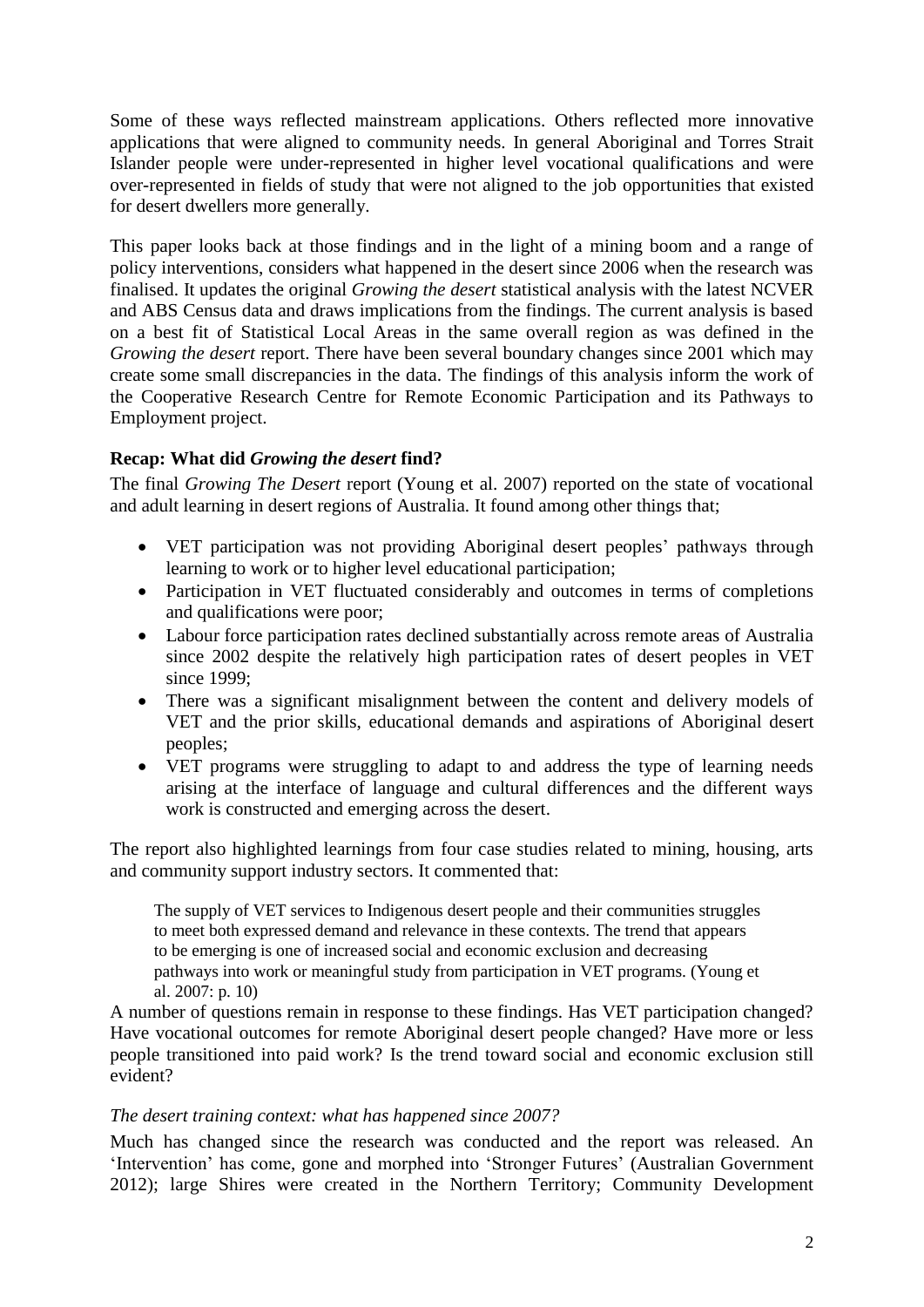Employment Projects (CDEP) were wound back; employment services were adjusted and readjusted; 'Closing the Gap' initiatives designed to 'overcome Indigenous disadvantage' were initiated; a 'mining boom' took off and in the middle of all this a 'Global Financial Crisis' occurred. There has been much written about the relative value of many of these initiatives/interventions, particularly as they have affected remote Aboriginal and Torres Strait Islander communities (see for example [Langton 2010;](#page-10-3) [O'Mara 2010;](#page-11-2) [Australian](#page-10-4)  [Institute of Criminology et al. 2011\)](#page-10-4) . The purpose of this paper is not to examine the relative effectiveness of each of these initiatives and interventions. Rather it is simply to interrogate the relevant data to respond to three questions:

1) Has Aboriginal and Torres Strait Islander VET participation in desert Australia changed?

2) Has there been a change in the uptake of employment opportunities among Aboriginal and Torres Strait Islander people in the desert? And,

3) What training and employment implications are there for Aboriginal and Torres Strait Islander people living in the desert?

# **Methodology**

The *Growing the desert* research project used a mixed methods approach combining a series of qualitative case studies with quantitative analysis of secondary data from the Australian Bureau of Statistics (ABS), the National Centre for Vocational Education Research (NCVER) and an array of other sources [\(for more details see Young et al. 2007\)](#page-11-1). This paper largely updates some of the key ABS and NCVER data. The 2011 ABS Census data was analysed using Tablebuilder Online [\(ABS 2012\)](#page-10-5). NCVER data was analysed using Student characteristic SUPERcubes publicly available from the NCVER website [\(NCVER 2012\)](#page-11-3).

### **Assumptions**

Without wishing to theorise or philosophise too much about the assumptions underpinning the current or the *Growing the desert* project analysis, it may be worthwhile laying out a few key premises on which our research is and was based. The first premise is that Aboriginal and Torres Strait Islander people living in remote communities are generally socio-economically disadvantaged and suffer from attendant poverty and dysfunction. If this was not a concern, the rhetoric around 'closing the gap' [\(Department of Families Housing Community](#page-10-6) Services [and Indigenous Affairs 2009\)](#page-10-6) and 'overcoming disadvantage' [\(Steering Committee for the](#page-11-4)  [Review of Government Service Provision 2011\)](#page-11-4) would not exist. In terms of values, this disadvantage is identified as a *bad* thing. Philosophically, it would be *good* if this disadvantage was overcome and economically, there were significant improvements in standards of living.

The second premise is the inevitability of what some describe as 'assimilative tendencies' [\(Nakata et al. 2008: 140\)](#page-11-5) or 'intent' [\(Arbon 2008: 62\)](#page-10-7): the cultures of Aboriginal and Torres Strait Islanders are on an inexorable trajectory of change which invariably aligns increasingly with the values, norms and mores of mainstream cultural expectations. This is reflected in the adoption of technologies, increasing mobility and expectations of equitable access to mainstream health and education services—and the policy push for acceptance of the values of work and economic independence [\(Altman 2010\)](#page-10-8). There is much debate about the morality of these assimilative tendencies, both in non-Indigenous and Aboriginal and Torres Strait Islander circles. Regardless, the *Growing the Desert* work, and the current work, takes this as a given.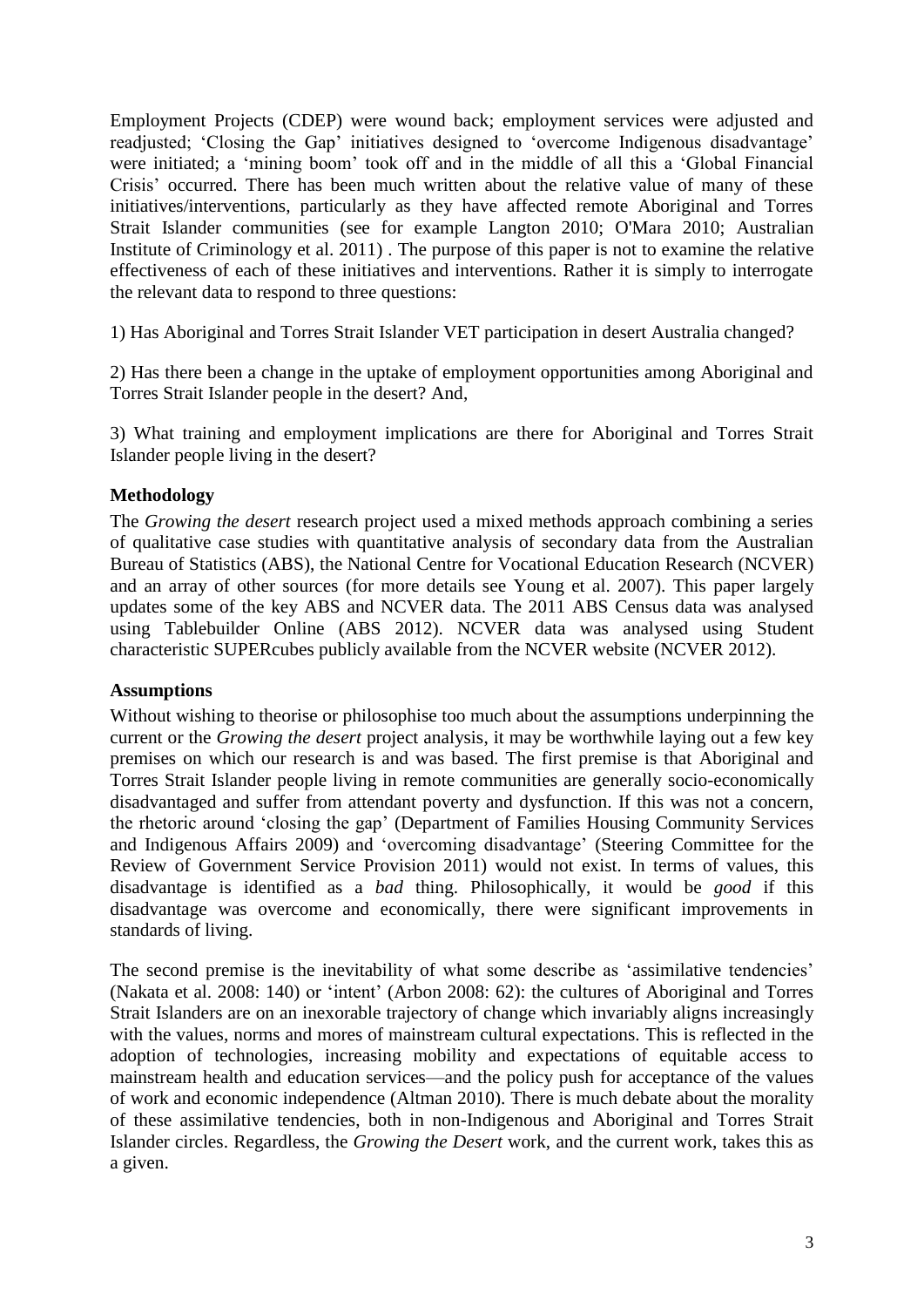|                                                                      | 2001                                               |                 |                  | 2011                                               |                 |                  |
|----------------------------------------------------------------------|----------------------------------------------------|-----------------|------------------|----------------------------------------------------|-----------------|------------------|
|                                                                      | Aboriginal and<br><b>Torres Strait</b><br>Islander | Non-Indigenous* | Total population | Aboriginal and<br><b>Torres Strait</b><br>Islander | Non-Indigenous* | Total population |
| Population                                                           | 33186                                              | 130219          | 163405           | 36150                                              | 151208          | 187358           |
| Population aged 15+                                                  | 20509                                              | 95817           | 116326           | 24564                                              | 129250          | 153820           |
| Employment CDEP (participant)                                        | 4055                                               | 343             | 4428             | 1273                                               | 37              | 1310             |
| Employment (other)**                                                 | 3297                                               | 61872           | 65169            | 6697                                               | 82390           | 88394            |
| Per cent of labour force in CDEP                                     | 47.0%                                              | 0.5%            | 5.9%             | 13.2%                                              | $< 0.1\%$       | 2.8%             |
| Per cent of labour force in other                                    | 37.9%                                              | 92.9%           | 86.6%            | 69.6%                                              | 97.4%           | 85.7%            |
| Per cent of $15+$ population in labour                               | 42.7%                                              | 71.0%           | 66.0%            | 39.1%                                              | 65.5%           | 59.5%            |
| Per cent of $15+$ population with<br>certificate I-IV qualifications | 4.0%                                               | 22.0%           | 18.8%            | 10.1%                                              | 24.0%           | 21.8%            |
| Per cent of 15+ completed Year<br>11/12                              | 13.3%                                              | 47.5%           | 41.4%            | 21.8%                                              | 49.0%           | 44.7%            |
| Per cent of total population                                         | 20.3%                                              | 79.7%           | 100.0%           | 19.3%                                              | 80.7%           | 100.0%           |
| Change in population in previous 10<br>yrs                           | 24.0%                                              | $-2.2%$         | 2.1%             | 8.9%                                               | 16.1%           | 14.7%            |
| Per cent of population that speaks an<br>Indigenous language         | 54.6%                                              | 0.2%            | 11.6%            | 49.8%                                              | 0.1%            | 9.7%             |
| Per cent of 15+ never attended<br>school                             | 11.9%                                              | 0.4%            | 2.5%             | 5.3%                                               | 0.3%            | 1.1%             |

# **Table 1. General indicators for Indigenous and non-Indigenous population groups in the desert region**

<span id="page-4-0"></span>Notes: Total population excludes overseas visitors

\* Includes 'not stated'

\*\* For 2011 this is calculated as the total number employed less those identified as participating in CDEP

Source: [\(ABS 2002;](#page-10-9) [2003;](#page-10-10) [2012\)](#page-10-11)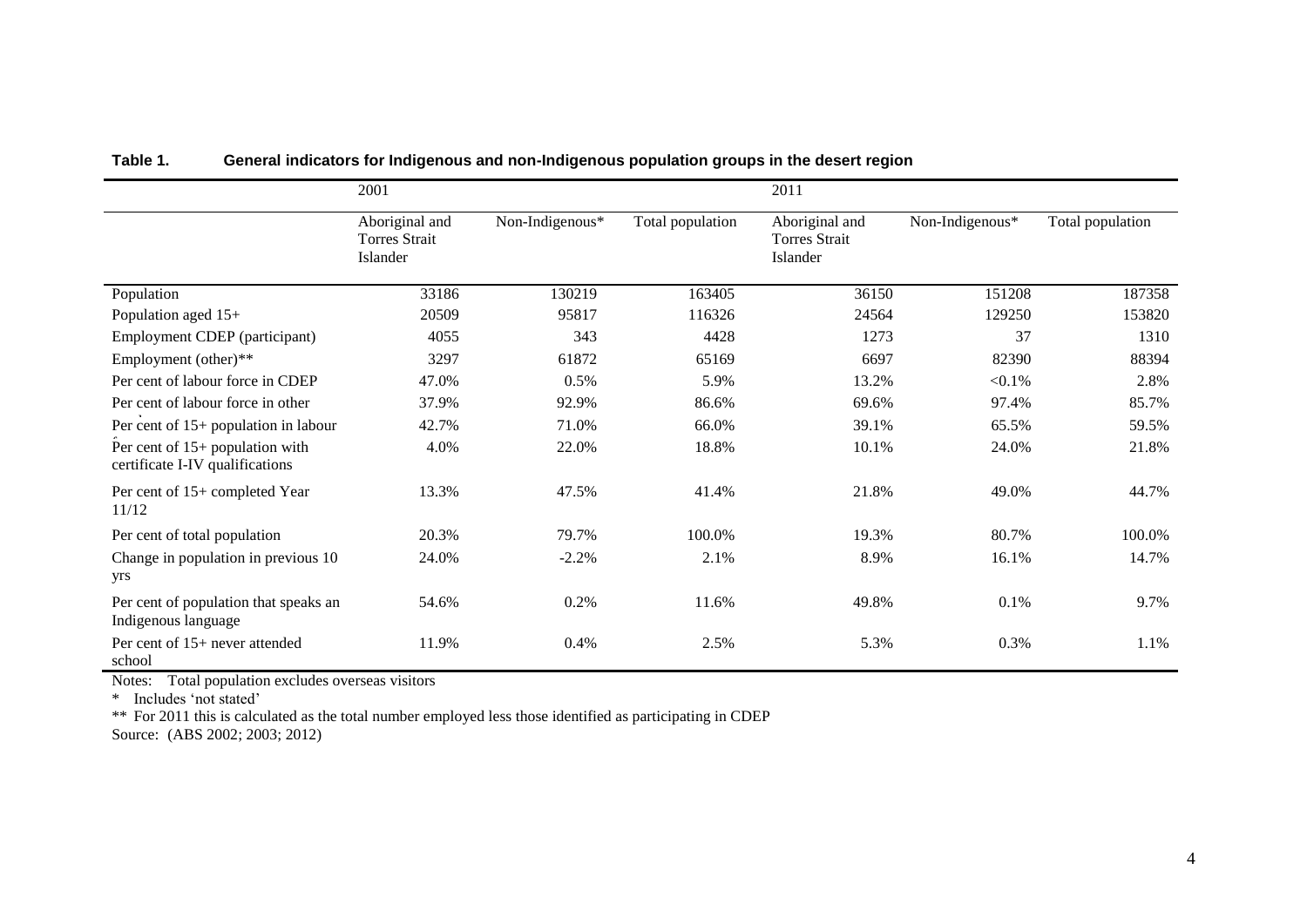The third premise is that of a causal link between education and employment and well-being: education and training will benefit individuals who participate [\(Marples 2010\)](#page-10-12). It does so by promoting personal autonomy and practical capability, contributing to social and economic self-reliance, preparing learners for a flourishing life, enabling democratic competence and facilitating the capacity for cooperation [\(Brighouse 2009;](#page-10-13) [Pring 2010\)](#page-11-6). The tangible benefits of education go beyond its value to the educated person, they impact on the whole of society in terms of social and human capital [\(Schuller et al. 2004\)](#page-11-7). Philosophically then, it would be *good* if those who are disengaged from learning could be engaged, if for no other reason than to address the inequities and inequalities that exist in our society.

# **How did the desert grow?**

[Table 1](#page-4-0) above goes partway in answering the questions posed earlier—it takes data shown in an early report of the *Growing the desert* research [\(Guenther 2004\)](#page-10-14), based on 2001 Census data and updates it with 2011 data. A number of observations stand out from a quick look at the data. *Firstly*, the population has grown. The non-Indigenous population grew by about 16 per cent while the Aboriginal and Torres Strait Islander population grew by about nine per cent in the ten years to 2011. *Secondly*, overall employment grew by nearly one-third. Further, there was a dramatic shift away from CDEP employment for Aboriginal and Torres Strait Islanders, to other jobs—about 2800 jobs were lost from CDEP, but these were replaced by 3400 other jobs for this group. Overall there has been a growth in the Aboriginal and Torres Strait Islander population labour market broadly consistent with the growth in the population. *Thirdly*, the proportion of the 15+ Aboriginal and Torres Strait Islander population with certificate I-IV qualifications has more than doubled, from 4.0 per cent to 10 per cent. Similarly, the proportion of the 15+ Aboriginal and Torres Strait Islander population with highest level of schooling at Year 11 or 12 has increased by more than 50 per cent, from 13 to nearly 22 per cent. These growth rates are well above population growth for that age group. Concomitantly, the proportion of the Aboriginal and Torres Strait Islander population that has never attended school has more than halved, down from nearly one in eight in 2001, to just over one in 20 in 2011. *Finally*, the table shows that the proportion of Aboriginal and Torres Strait Islander people who speak a language other than English at home, has declined by about 10 per cent to about 45 per cent of the population. This is perhaps one indication of the 'assimilative tendencies' discussed above.

Based on the assumptions described earlier, there is some very good news in the data. Firstly, the remote world did not come to an end with the (near) demise of CDEP. Jobs that were lost have been replaced with 'other' jobs—and then some more. Secondly, there has been a marked growth in post school qualifications and a marked increase in school retention. Putting these two findings together we should be seeing (at least according to our philosophical assumptions) a marked reduction in 'disadvantage' and a noticeable improvement in individual and community well-being. We will come back to this point later, but for now let us consider these data as 'good news' for remote Aboriginal people living in the Australian desert. The school and employment data, together with the loss of local languages reflects the assimilative process which we took for granted (notwithstanding the possibility that Census counting accuracy has improved).

[Figure 2](#page-6-0) below, shows industry of employment for Aboriginal and Torres Strait Islander and non-Indigenous people, for desert regions of Australia in 2001. [Figure 3,](#page-6-1) which follows takes the nearest equivalent ABS classified Indigenous areas and presents comparable data.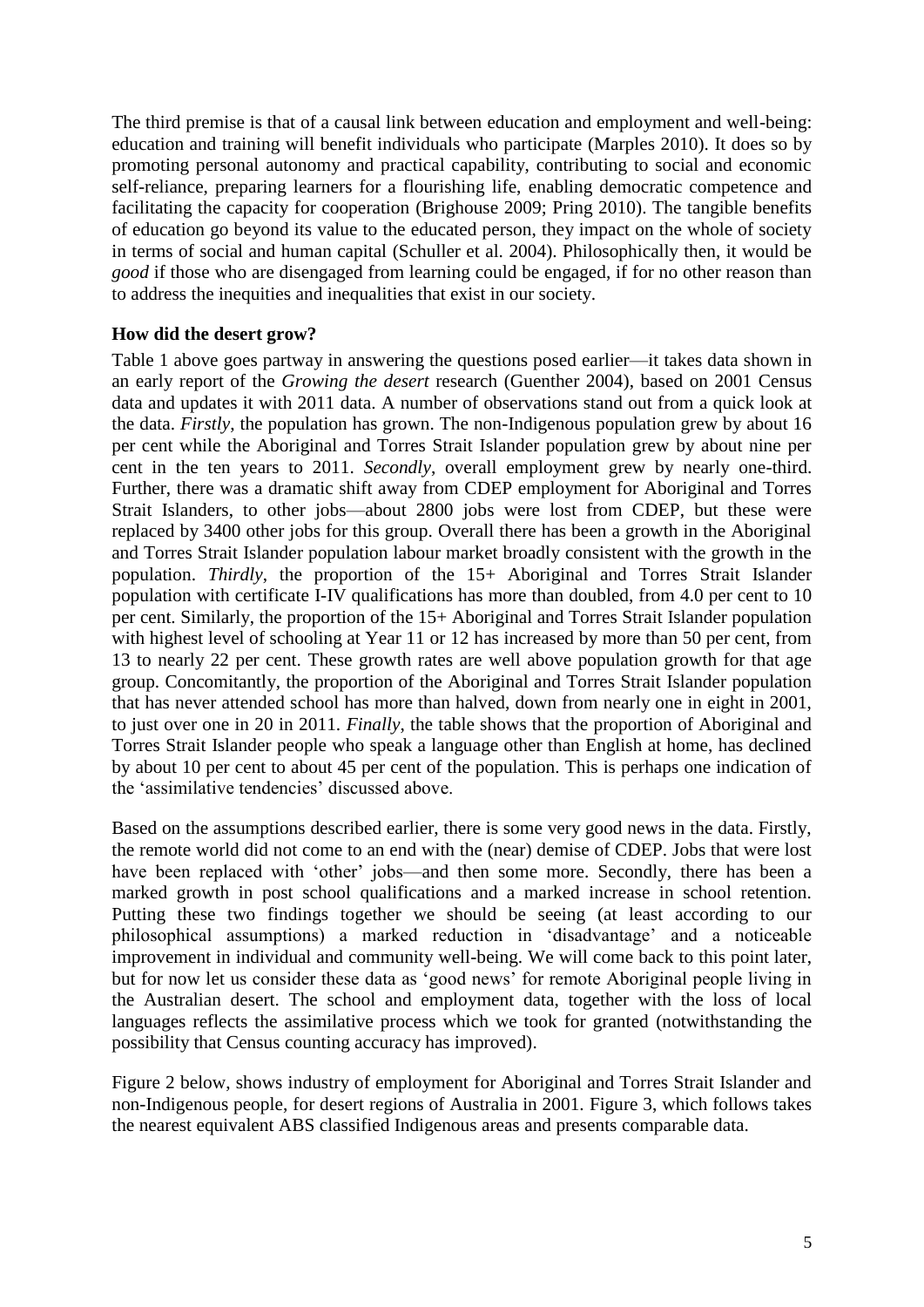<span id="page-6-0"></span>**Figure 2. Industry of employment for Aboriginal and Torres Strait Islander and non-Indigenous employed persons, for desert ATSIC (Aboriginal and Torres Strait Islander Council) regions**



Source: [\(Guenther 2004\)](#page-10-14)

<span id="page-6-1"></span>



Source: [\(ABS 2012\)](#page-10-5). \*These areas correspond as closely as possible to the 2001 ATSIC areas used.

Comparing the figures, there are several things that stand out. The first is the decline in the proportion of Aboriginal and Torres Strait Islander people who are employed in 'Government Administration and Defence' (compared with the comparable category of Public Administration in [Figure 3\)](#page-6-1) from 30 per cent to just over 20 per cent. This decline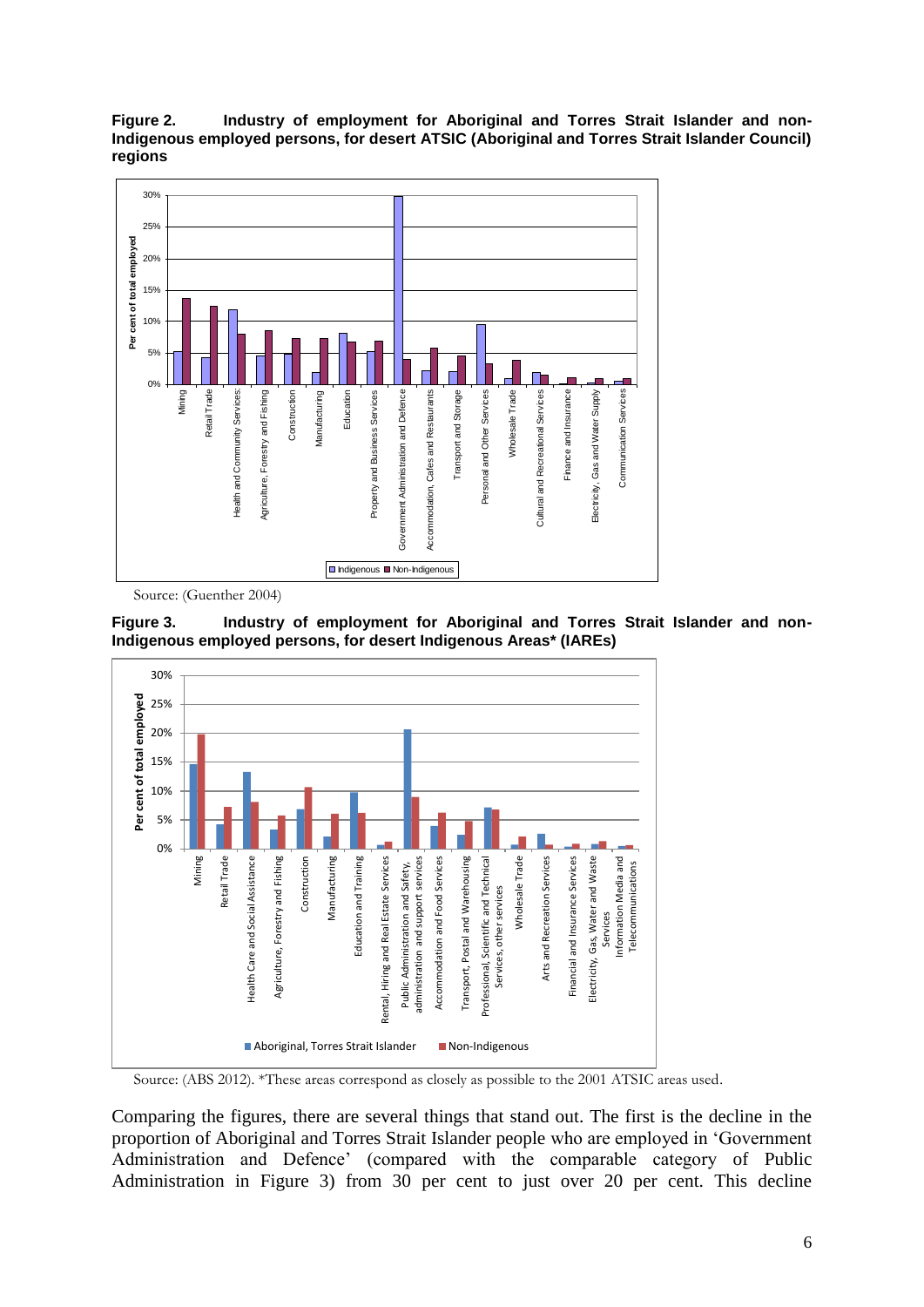corresponds with the decline in CDEP employment noted in [Table 1.](#page-4-0) Aboriginal and Torres Strait Islander employment in mining is up from about five per cent in 2001 to nearly 15 per cent in 2011. The rate of growth outstrips the non-Indigenous growth considerably. Construction is the other major growth industry. In 2001 it was the fifth largest employer. In 2011 it was the second largest employer. The growth in employment though has been mainly among non-Indigenous people—employment has grown by almost 90 per cent for this group, but among Aboriginal and Torres Strait Islanders it has grown by 60 per cent.

Updating another of the *Growing the desert* tables, [Table 2](#page-7-0) shows NCVER data presented in the report [\(Young et al. 2007: 24\)](#page-11-1) together with recent data. At the time of the report, the analysis suggested: 'There is emerging evidence that Indigenous participation in VET across the desert may be faltering and there has been a significant decline in the labour force participation of remote Indigenous peoples since 2002' (p. 8). The updated data for 2011 suggests that this assertion it is not true now. There has been a nearly 40 per cent growth in VET Aboriginal and Torres Strait Islander participation in the ten years to 2011. However, we recognise that Centrelink, workplace safety requirements as well as the shift away from CDEP to more standard forms of work may have contributed to this growth.

| Remote and                 | <b>NSW</b>    | QLD           | SА       | <b>WA</b>     | NT            | Total |  |  |
|----------------------------|---------------|---------------|----------|---------------|---------------|-------|--|--|
| very remote                | $000^{\circ}$ | $000^{\circ}$ | 000      | $000^{\circ}$ | $^{\circ}000$ | 000   |  |  |
| 2001                       | 2.1           | 3.7           | 0.9      | 3.8           | 6.1           | 16.6  |  |  |
| 2005                       | 2.4           | 3.8           | 0.8      | 4.7           | 6.7           | 18.4  |  |  |
| 2011                       | 3.4           | 4.8           | 1.3      | 5.7           | 7.9           | 23.2  |  |  |
| Per cent change for period |               |               |          |               |               |       |  |  |
| $2001 - 2005$              | 14.3%         | $0.0\%$       | $-11.1%$ | 23.7%         | 9.8%          | 10.8% |  |  |
| 2001-2011                  | 61.9%         | 29.7%         | 44.4%    | 50.0%         | 29.5%         | 39.8% |  |  |

<span id="page-7-0"></span>**Table 2. Remote and very remote Aboriginal and Torres Strait Islander students**

Source: [\(NCVER 2006;](#page-11-8) [2012\)](#page-11-3) (publicly available data)

A concern we have is that those in the more remote communities who are more likely to speak a language other than English, are missing out on training. What the latest Students and Courses [\(NCVER 2012\)](#page-11-3) data shown in [Table 3](#page-7-1) suggests, is that in the Northern Territory at least, this is not the case. Language speakers are slightly over-represented in the data.

|             | Main language spoken at home, Aboriginal and Torres Strait Islander students |                                                                                                  |     |      |      |             |     |     |     |      |
|-------------|------------------------------------------------------------------------------|--------------------------------------------------------------------------------------------------|-----|------|------|-------------|-----|-----|-----|------|
| Remoteness  | English                                                                      |                                                                                                  |     |      |      | Non-English |     |     |     |      |
| Study type  | <b>NSW</b>                                                                   | NT<br><b>WA</b><br><b>WA</b><br><b>SA</b><br><b>NSW</b><br><b>SA</b><br><b>QLD</b><br><b>OLD</b> |     |      |      |             |     | NT  |     |      |
| Remote      |                                                                              |                                                                                                  |     |      |      |             |     |     |     |      |
| Full-time   | 230                                                                          | 125                                                                                              | 48  | 53   | 50   | 2           |     |     |     | 29   |
| Part-time   | 2170                                                                         | 952                                                                                              | 230 | 672  | 846  | 8           | 6   | 16  | 78  | 1486 |
| Very remote |                                                                              |                                                                                                  |     |      |      |             |     |     |     |      |
| Full-time   | 71                                                                           | 321                                                                                              | 49  | 304  | 148  |             | 68  |     | 49  | 95   |
| Part-time   | 748                                                                          | 2558                                                                                             | 344 | 3495 | 1798 | 19          | 445 | 159 | 848 | 3213 |

<span id="page-7-1"></span>**Table 3. Language spoken at home, desert jurisdictions and remoteness**

Source: [\(NCVER 2012\)](#page-11-3)

We are careful however, not to jump to a conclusion that they are also engaging in the emerging employment opportunities as a result. [Table 4](#page-8-0) suggests that very few language speakers are employed in mining. They are more likely to find work in Public Administration and Safety, Education and Training and Health Care and Social Assistance. This may also be due to increased spending from governments for improved service delivery. [Table 4](#page-8-0) suggests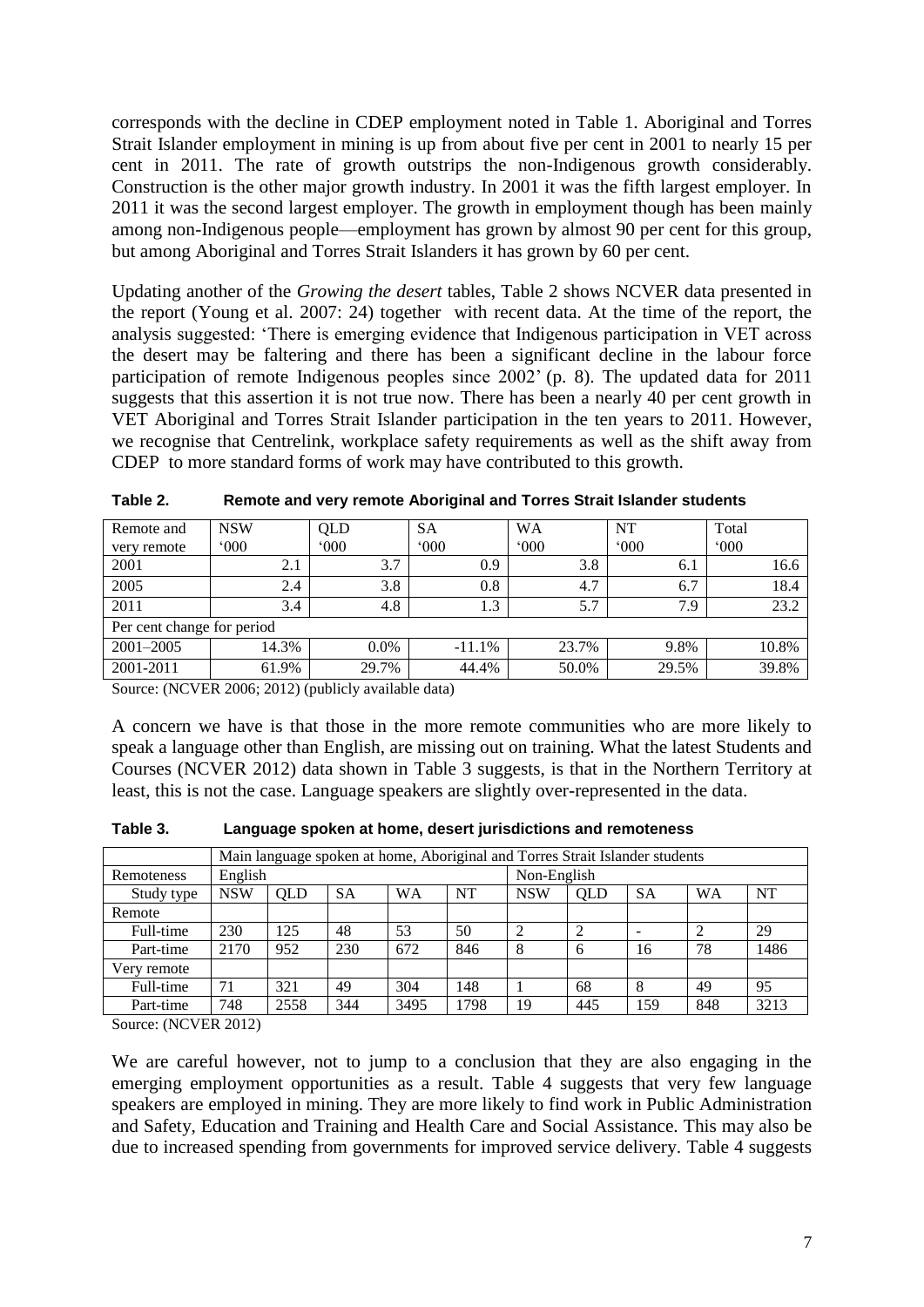that Aboriginal and Torres Strait Islander workers in mining are more likely to come from outside the desert region than from within it.

<span id="page-8-0"></span>

| Table 4.                              |  | Selected industries of employment by language spoken at home, 2011 for |  |  |  |  |
|---------------------------------------|--|------------------------------------------------------------------------|--|--|--|--|
| desert Statistical Local Areas (SLAs) |  |                                                                        |  |  |  |  |

| <b>Industry of employment</b>              | <b>Australian Indigenous</b> | <b>Other languages</b> | <b>Total</b> |  |
|--------------------------------------------|------------------------------|------------------------|--------------|--|
|                                            | Languages                    |                        |              |  |
| Mining                                     | 89                           | 21550                  | 21639        |  |
| Construction                               | 77                           | 8122                   | 8199         |  |
| <b>Retail Trade</b>                        | 118                          | 5583                   | 5701         |  |
| <b>Administrative and Support Services</b> | 106                          | 2670                   | 2776         |  |
| Public Administration and Safety           | 974                          | 6269                   | 7243         |  |
| <b>Education and Training</b>              | 404                          | 5491                   | 5895         |  |
| Health Care and Social Assistance          | 383                          | 6845                   | 7228         |  |
| <b>Arts and Recreation Services</b>        | 234                          | 884                    | 1118         |  |
| <b>Other Services</b>                      | 360                          | 3070                   | 3430         |  |
| Other industry of employment               | 211                          | 25777                  | 25988        |  |
| categories                                 |                              |                        |              |  |
| Total                                      | 2956                         | 86261                  | 89217        |  |

### **Discussion: responding to the questions**

*Has Aboriginal and Torres Strait Islander VET participation in desert Australia changed?* 

The *Growing the desert* research suggested that participation in VET was faltering and fragile. The current data from NCVER suggests that since 2005 there has been a steady increase in the uptake of VET, such that in 2011, the number of Aboriginal and Torres Strait Islander students undertaking VET courses in remote and very remote regions was almost 40 per cent higher than in 2001. This compares with nearly 20 per cent growth in the Aboriginal and Torres Strait Islander population in the desert region. Further, participation among Aboriginal and Torres Strait Islanders who speak a language other than English at home is strong. About one-third of all very remote Aboriginal and Torres Strait Islander trainees fall into this category. The proportion of the desert Aboriginal and Torres Strait Islander population with certificate I-IV qualifications has also grown at a much faster rate than the population, from 4.0 per cent in 2001 to 10 per cent in 2011. On the surface, this is good news.

# *Has there been a change in the uptake of employment opportunities among Aboriginal and Torres Strait Islander people in the desert?*

The uptake of mining jobs among Aboriginal and Torres Strait Islanders in the desert has been significant and is consistent with other analysis of very remote Australia (Gray [et al.](#page-10-15)  [2013\)](#page-10-15). In 2001 about five per cent of Aboriginal and Torres Strait Islander employment was in mining. In 2011 it was approaching 15 per cent. This may reflect the follow-through of the intent of programs like those reported in the Newmont Case Study in the *Growing the desert* report. The phasing out of CDEP has not resulted in net loss of jobs. On the surface, this is good news. However, it would appear that few mining jobs (less than 20 per cent of those going to Aboriginal and Torres Strait Islanders) are taken up by those who usually live in desert communities and it may be that jobs previously badged as CDEP are now being rebadged under headings of 'Administrative and Support Services', 'Public Administration and Safety', 'Education and Training', and 'Health Care and Social Assistance'.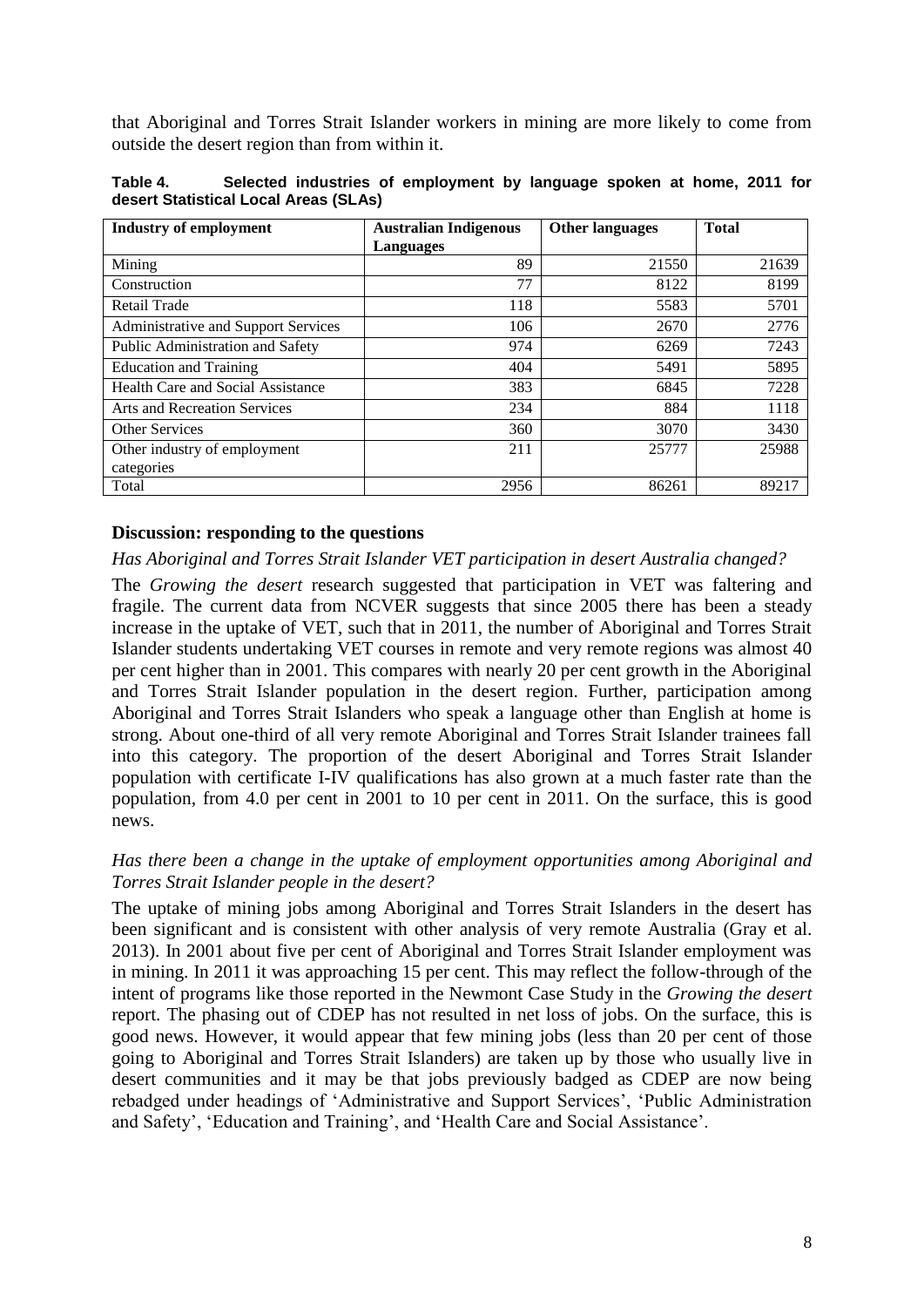# *What training and employment implications are there for Aboriginal and Torres Strait Islander people living in the desert?*

A question that arises from this analysis is whether the increase in training that has taken place in the 10 years to 2011, has resulted in jobs where growth opportunities have occurred. It appears unlikely that people who usually live in remote communities are accessing mining jobs to any great extent. The small proportion of language speakers engaged in mining underpins this assertion. It remains to be seen whether the kind of training being undertaken by thousands of Aboriginal and Torres Strait Islander people directly relates to the kinds of jobs that have become increasingly available in the desert. Some may question whether the jobs are there. But the analysis presented here paints a different story. In the 10 years to 2011, there were 23 000 additional jobs (see [Table 1\)](#page-4-0) created in the desert. We recognise though that the numbers only tell part of the story about training and employment—the on the ground lived experiences would shed light on why the numbers are the way they are.

The second question that arises is whether the training offered matches the needs of people living in remote communities. There is often a fixation with the idea that training should not be for training's sake. The assumption behind this is that the main purpose for training is to help trainees get into employment or improve their employment options. Yet the purposes of education, as discussed earlier, are broader than 'to get a job' and there is an argument that gaining knowledge can be for its own sake [\(Marples 2010: 38\)](#page-10-12). It may be therefore worthwhile rethinking VET in remote communities in a broader context of well-being. In this light, we may ask a different set of questions about the outcomes of training. Has it led to improved community safety? Has it increased social capital? Has it resulted in increased sense of individual well-being, self-confidence and self-esteem? Has it given people freedom to make choices about their futures? Has it prepared trainees for a life outside the community (acknowledging the drift to urban centres)? Has it supported cultural and more specifically, language maintenance? Has it promoted values congruent with the ideals and cultures of remote communities? It could be argued that the above outcomes are outside the scope of VET and this proposition would be true if a narrowly focused view of education and training is adopted.

There are several implications from this analysis for practitioners and providers. These implications include considerations for delivery, content, cost and trainer professional development. A full exploration of these considerations cannot be given justice in this paper and will be the subject of a subsequent paper.

### **Conclusions**

The initial thrust of this paper has been to present a largely 'good news' picture of the Aboriginal and Torres Strait Islander populations of the desert region of Australia. The story is 'good' viewed through the lens of the assumptions that established the *Growing the desert* project, which challenged systems to rise to the challenges of providing meaningful training and employment opportunities for those living in remote desert communities. It appears that the systems have risen to the challenge largely as a result of the mining boom but also partly as a result of an array of policy initiatives. The latest statistics suggest that the VET system is well supported in remote communities with increasing proportions of the adult population completing certificates albeit not in areas directly related to mining.

There are risks with an unquestioning acceptance of the 'good news'. *First*, Aboriginal people who usually live in the desert (as opposed to those who fly in and fly out) are not engaging to the same extent in the mining industry. A visit to Perth airport on any weekday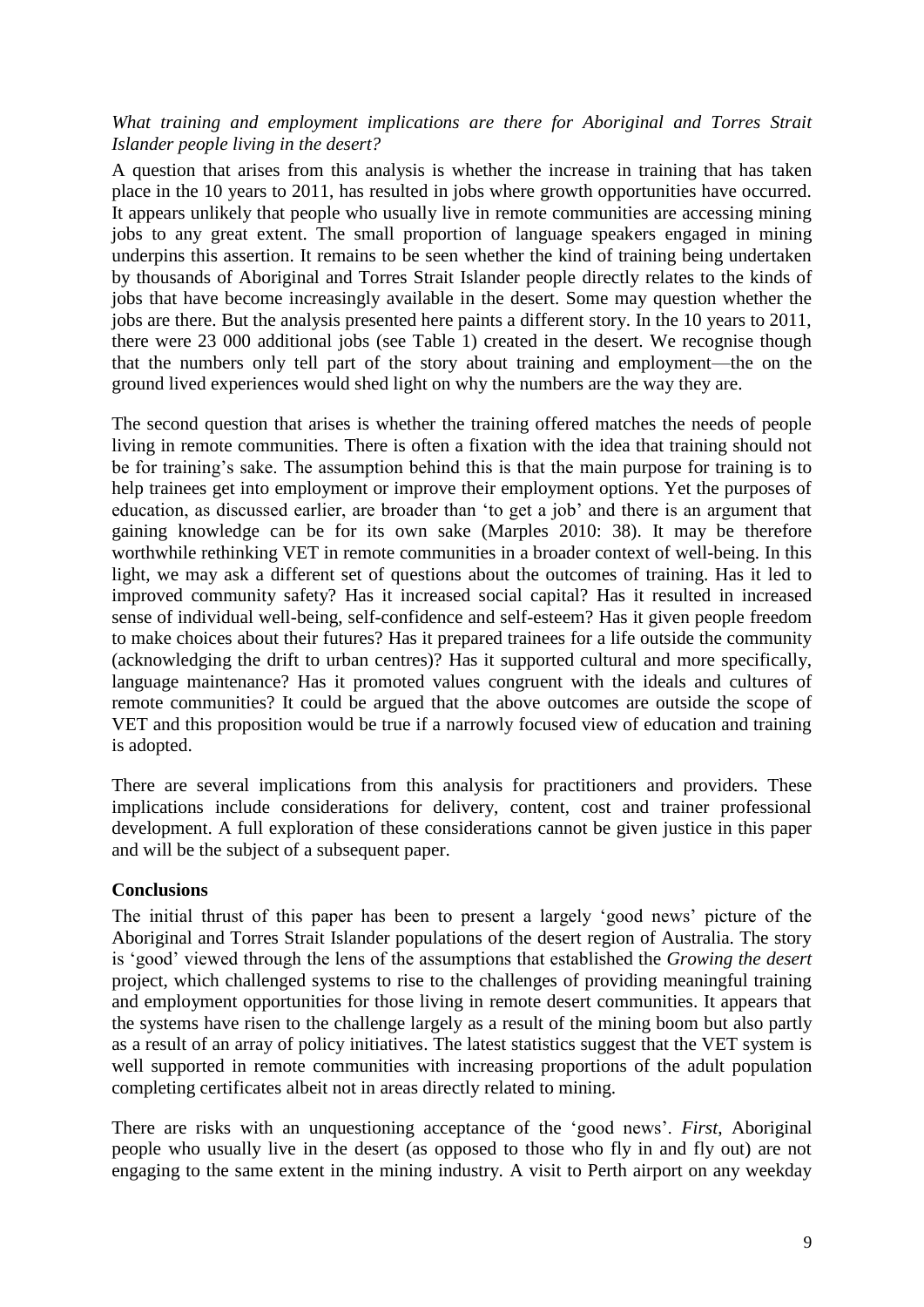<span id="page-10-11"></span><span id="page-10-10"></span><span id="page-10-9"></span>morning highlights this. The Qantas Club is not full of suits. It is full of fluoro shirts. *Second*, there is a disconnect between training delivered and the opportunities presented by mining and construction. *Third*, a reliance on the mining boom is risky. It will end. The above assumes that the main measure of success lies in the economic imperatives of VET.

Previously, McRae-Williams and Guenther [\(2012\)](#page-10-16) pointed to the need to rethink what an effective 'pathway' might be. Just because the people who usually live in the desert are not buying into the emergent pathway options presented by mining and construction does not mean that VET has failed or that the apparent disconnect between training and jobs is a bad thing. VET is bigger than that. The sooner those of us who are in the system recognise this, the sooner we may be able to reimagine new possibilities for training that better fit the livelihood needs and expectations of remote communities. The real power of VET is not necessarily in the money or work that it brings, but in the shift in identity and the freedom it gives to individuals to take control of their destinies. These measures need to be considered when we assess the success of VET in the desert.

#### **References**

- ABS (2002). *Census of Population and Housing: Basic Community Profile*, Catalogue No. 2001.0, Canberra., Australian Bureau of Statistics.
- <span id="page-10-1"></span>ABS (2003). *Integrated Regional Data Base 2003 (IRDB)*, Australia, Canberra., Cat. 1353.0. Australian Bureau of Statistics.
- <span id="page-10-5"></span>ABS (2012). *2011 Census - Counting Persons, Place of Enumeration*. Tablebuilder Pro, Australian Bureau of Statistics.
- <span id="page-10-8"></span>Altman, J. (2010). What future for remote Australia? Economic hybridity and the neoliberal turn. *Culture Crisis: Anthropology and Politics in Aboriginal Australia*. J. Altman and M. Hinkson. Sydney, UNSW Press**:** 259-280.
- <span id="page-10-0"></span>Anderson, A. (2012), *Address in Reply to the Northern Territory Assembly*. Darwin, Retrieved October 2012 from [http://resources.news.com.au/files/2012/10/24/1226502/593050-alison-anderson-full-speech.pdf.](http://resources.news.com.au/files/2012/10/24/1226502/593050-alison-anderson-full-speech.pdf)
- <span id="page-10-7"></span>Arbon, V. (2008). *Arlathirnda Ngurkarnda Ityirnda: Being-Knowing-Doing, De-colonising Indigenous Tertiary Education*, Teneriffe, QLD, Post Press.
- <span id="page-10-2"></span>Australian Government (2012), *Stronger Futures in the Northern Territory: A ten year commitment to Aboriginal people in the Northern Territory*, Retrieved February 2013 from [http://www.fahcsia.gov.au/sites/default/files/documents/09\\_2012/stronger-futures-booklet-jul2012.pdf.](http://www.fahcsia.gov.au/sites/default/files/documents/09_2012/stronger-futures-booklet-jul2012.pdf)
- <span id="page-10-4"></span>Australian Institute of Criminology, Australian Institute of Health and Welfare, Australian Institute of Family Studies, Australian Council for Educational Research, Allen Consulting Group, Colmar Brunton Social Research, KPMG and Roediger, K. (2011), *Northern Territory Emergency Response Evaluation Report*  2011, **Retrieved** February 2012 from [http://www.facs.gov.au/sa/indigenous/pubs/nter\\_reports/Documents/nter\\_evaluation\\_report\\_2011.PDF.](http://www.facs.gov.au/sa/indigenous/pubs/nter_reports/Documents/nter_evaluation_report_2011.PDF)
- <span id="page-10-13"></span>Brighouse, H. (2009). Moral and Political Aims of Education. *The Oxford Handbook of Philosophy of* 
	- *Education*. H. Siegel. Oxford, Oxford University Press**:** 35-51.
- <span id="page-10-6"></span>Department of Families Housing Community Services and Indigenous Affairs (2009), *Closing the Gap on Indigenous Disadvantage: The Challenge for Australia*, Retrieved February 2009 from [http://www.fahcsia.gov.au/indigenous/closing\\_the\\_gap/closing\\_the\\_gap.pdf.](http://www.fahcsia.gov.au/indigenous/closing_the_gap/closing_the_gap.pdf)
- <span id="page-10-15"></span>Gray, M., Hunter, B. and Howlett, M. (2013), *Indigenous employment: A story of continuing growth*, *Topical Issues*, Retrieved January 2013 from [http://caepr.anu.edu.au/sites/default/files/Publications/topical/TI2013\\_02\\_Gray\\_%20Employment.pdf.](http://caepr.anu.edu.au/sites/default/files/Publications/topical/TI2013_02_Gray_%20Employment.pdf)
- <span id="page-10-14"></span>Guenther, J. (2004). *Indigenous desert snapshots: Indicators of well-being: Support document*.
- <span id="page-10-3"></span>Langton, M. (2010). The shock of the new: A post-colonial dilemma for Australian anthropology. *Culture Crisis: Anthropology and Politics in Aboriginal Australia*. J. Altman and M. Hinkson. Sydney, UNSW Press**:** 91-115.
- <span id="page-10-12"></span>Marples, R. (2010). What is education for? *The Philosophy of Education*. R. Bailey. London, Continuum International Publishing Group**:** 35-47.
- <span id="page-10-16"></span>McRae-Williams, E. and Guenther, J. (2012). *Pathways: following the highway, taking the scenic route or journeying through the dreaming*. AVETRA 15th Annual Conference: The Value and Voice of VET Research for individuals, industry,community and the nation, Rydges Capital Hill, ACT, Retrieved June 2012 from [http://avetra.org.au/wp-content/uploads/2012/05/McRae-Williams-Guenther\\_paper-no-](http://avetra.org.au/wp-content/uploads/2012/05/McRae-Williams-Guenther_paper-no-20_final-submission.docx)20 final-submission.docx.